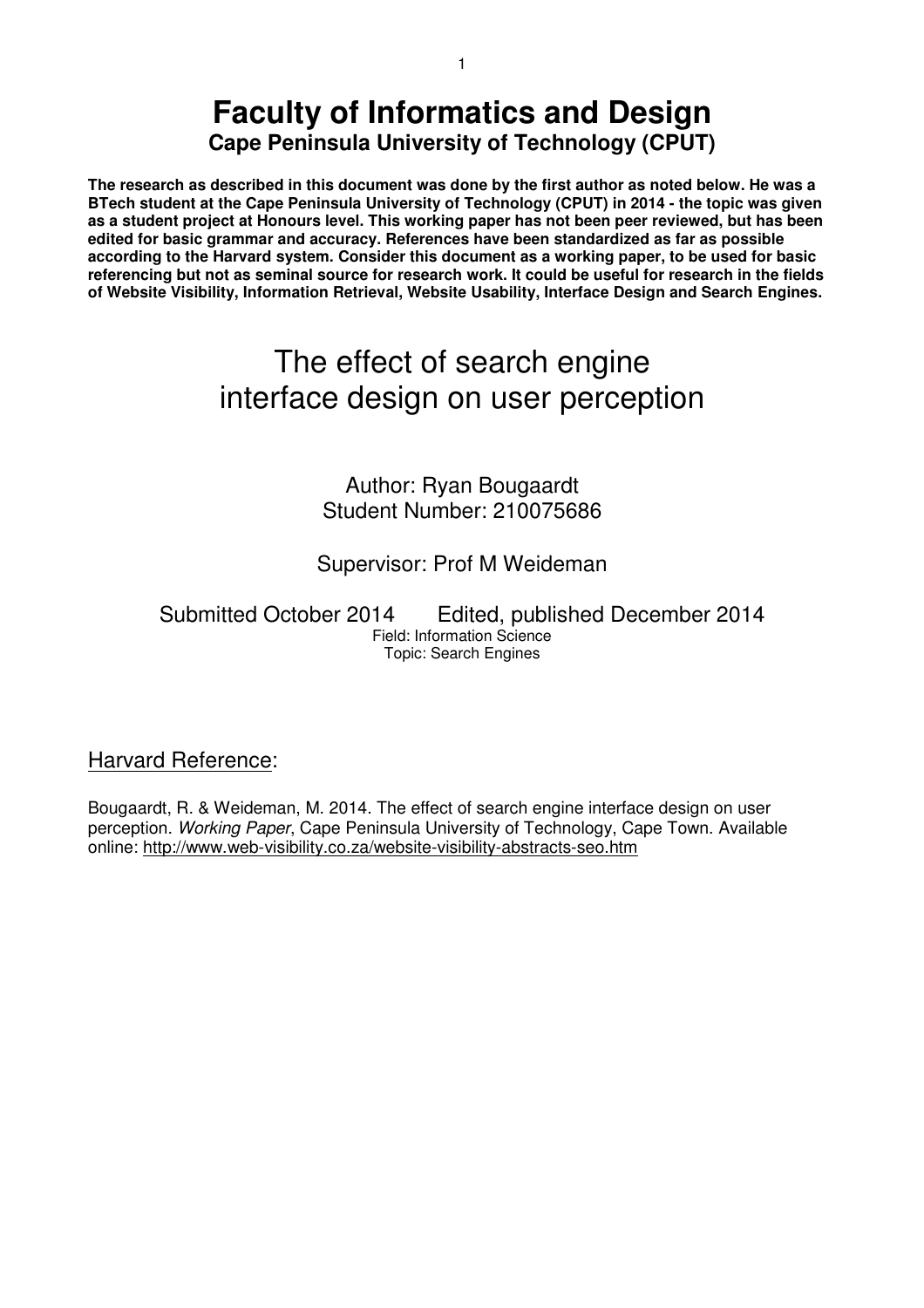# **Abstract**

Search engines are programs which enable users to retrieve information from the Web. Interface design is one aspect to consider when designing a search engine. This research paper focuses on how search engine interface design affects the user's perception of these programs. The objective of this study is to determine which of the three well know search engines is the most popular (based on its interface), as well as to find a link between the search engines' interface design and the user's choices. This study utilized a quantitative research method. A questionnaire was used to collect the data which involved 20 participants. Based on interface preference, Google used the preferred search engine interface for most participants, followed by Yahoo! and then Bing. This differs in the last two positions when compared to the figures for core searches done in the USA.

# **Keywords**

search engines, interfaces, design, google, yahoo!, bing

#### **1. Introduction**

There are many search engines provided by organizations on the Internet today. The most popular search engines (based on usage in the USA) are Google, Yahoo! and Bing. The interface provided by the search engine should be suitable for all users. The interface design of a search engine is important when considering the large number of users accessing it daily. Most users tend to choose a particular search engine that helps them achieve their intended goals. This study focused on the top three most popular search engines on the Web currently, namely Google, Yahoo! and Bing. The study has employed a quantitative research methodology whereby the researcher aimed to gather and rework data from users. The data was collected by means of a questionnaire. The data of the questionnaire has been collected and documented and presented in this paper. The output of this research is intended for anyone involved with search engine interface design. The main purpose of this study was to determine how the effect of search engine interface design affects the users' perception and search engine choice.

# **2. Background to Research Problem**

#### **2.1 Search Engines**

According to Edosomwan et al (2010), at the time of writing, there were more than one trillion webpages available on the Internet, and it was projected that this number would continue to grow indefinitely. More and more new webpages are added to this pool every hour. All this new information must be made accessible to all users who have access to the Internet. This is essential for most webpages (especially those with commercial intent) to accomplish its key goals. For retrieval of this new information, many companies and organizations have developed search tools, to overcome the problems of information retrieval (Edosomwan et al 2010). The primary goal of a search engine is to find, retrieve and present information from the Web, an intranet or a database. A search engine matches search queries provided by a user to an index that the search engine create and maintains. Most of the users of search engines have one goal in mind: to obtain relevant information based on their search query quickly from the Web.

The most well-known search engines in the U.S. are Google, Yahoo! and Bing. When viewed globally, two other search engines make up the top five (China's Baidu and Russia's Yandex). The three main search engines compete with each other in terms of producing better results as well as improving the functionality of the search engine. Table 1 indicates which search engines are used the most based on the number of search queries performed. The top three combined contributed around 96% of core searches done per month in the U.S.A – the reason why they have been chosen for this study.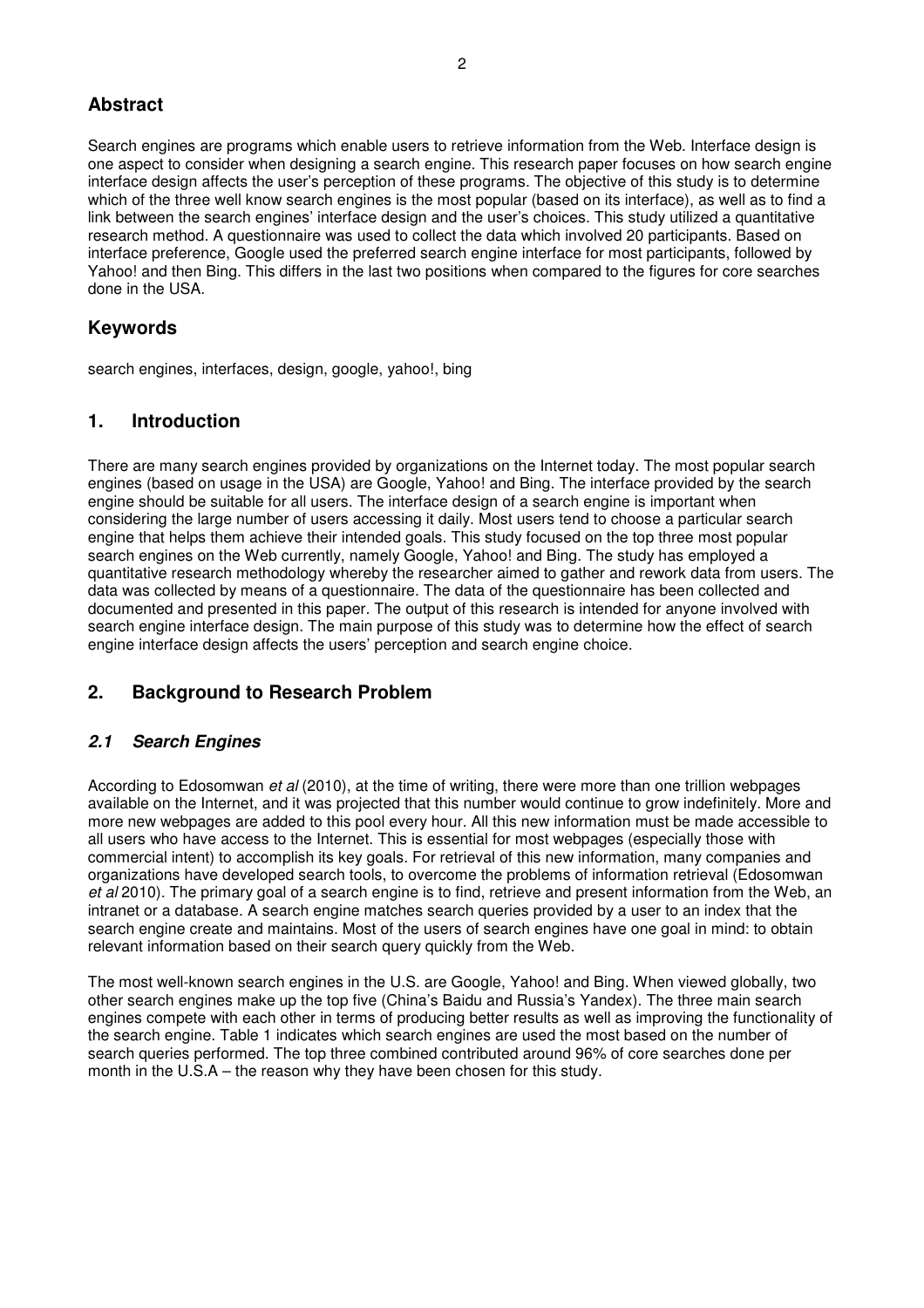**Table 1**: Number of core search queries in the U.S. for the related search entity for August 2014 (Lella, 2014)

| com Score Explicit Core Search Query Report<br><b>August 2014 vs. July 2014</b><br>Total U.S. - Home & Work Locations<br>Source: com Score gSearch |                                          |               |                          |
|----------------------------------------------------------------------------------------------------------------------------------------------------|------------------------------------------|---------------|--------------------------|
| <b>Core Search Entity</b>                                                                                                                          | <b>Explicit Core Search Queries (MM)</b> |               |                          |
|                                                                                                                                                    | <b>Jul-14</b>                            | <b>Aug-14</b> | <b>Percent</b><br>Change |
| <b>Total Explicit Core Search</b>                                                                                                                  | 17,987                                   | 17,957        | 0%                       |
| Google Sites                                                                                                                                       | 12,120                                   | 12,081        | 0%                       |
| <b>Microsoft Sites</b>                                                                                                                             | 3,470                                    | 3,484         | 0%                       |
| Yahoo Sites                                                                                                                                        | 1,804                                    | 1,801         | 0%                       |
| Ask Network                                                                                                                                        | 362                                      | 360           | 0%                       |
| AOL, Inc.                                                                                                                                          | 232                                      | 231           | 0%                       |

According to Wilson et al (2010), the more relevant the search results produced by the search engine, the more users will accept them as being accurate. Although each of the top three search engines offers functionality and relevance, many users will still choose one search engine over another. The reasons for this choice are not always clear. This research attempts to determine what role the interface plays in choice of search engine.

#### **2.2 Interfaces**

Text-based interface depends basically on the user interacting with the keyboard. The main advantages are that it is easier to customize options and they are usually more capable of performing powerful tasks. One disadvantage is that navigation of the interface could be more difficult than that of another search engine. A graphical user interface (GUI) refers to an interface that allows users to use the mouse to click and drag objects. The GUI depends much more on the mouse and it is more common in modern computing. The main advantage is that it is more user friendly and easier to navigate with. The main disadvantages are that it's less powerful, lacks options and is not very customizable. However, the GUI is the most widely used interface in modern search engine computing. In today's world, most interface designs are usually a combination of the two. For example, web-based interfaces are a form of GUI but they still require the user to use a keyboard to type in information.

# **3. Research Problem**

The interface of the search engine must enable the user to achieve the tasks of searching in accordance with the information system that users will interact with. In order for a search engine to generate the most relevant information based on the user's query, the necessary options and controls should be included within the interface design to allow users to perform more refined searches. Searching for data in an information system with an appropriate search engine should be powerful but still easy to use. The user interface for searching needs to be suitable for the users as well.

The research problem is the fact that not much is known about the way search engine interface design affects the users' perception when choosing a suitable Web search engine to work with.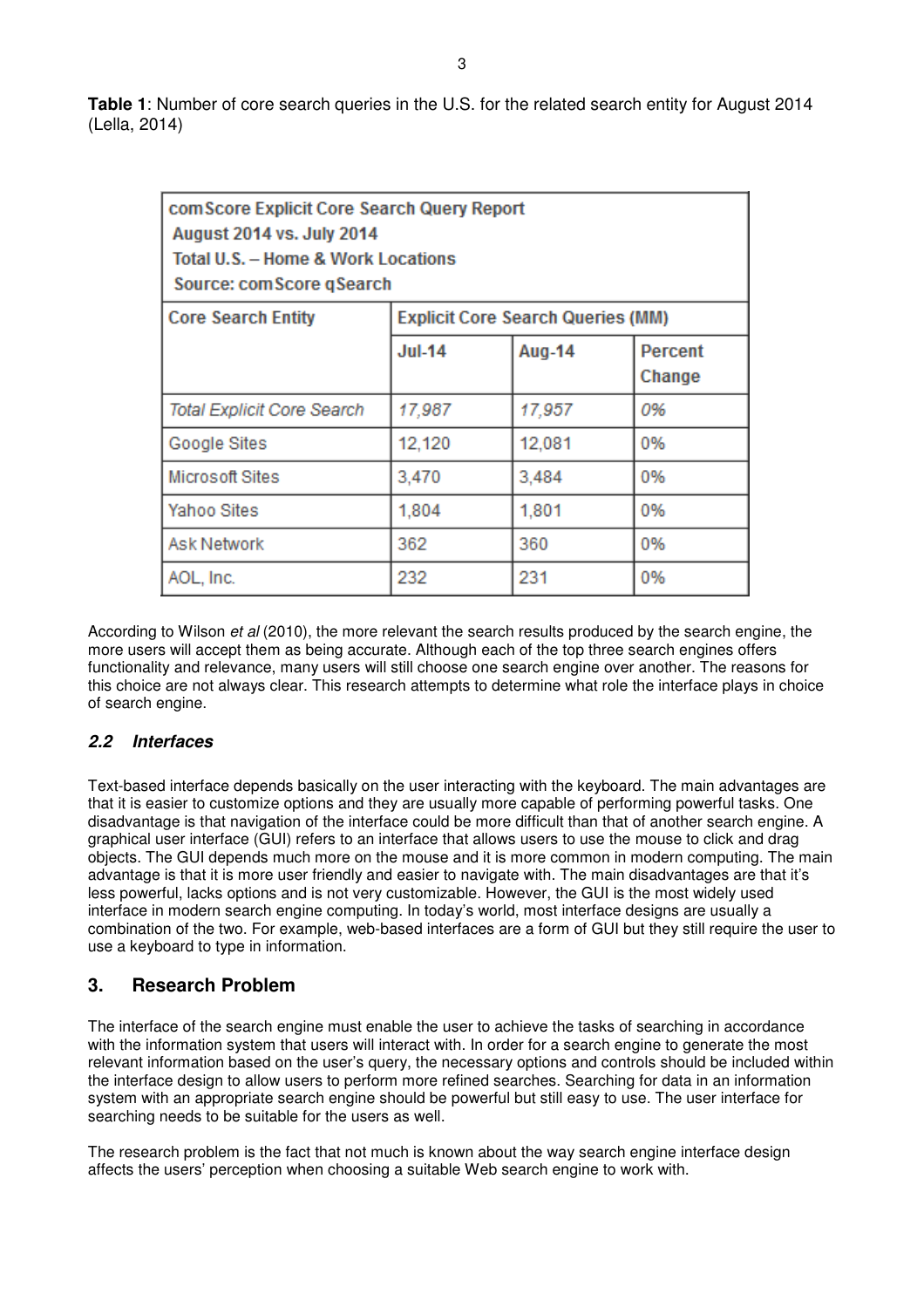## **4. Research Objectives**

The intention of this study was to determine the effect of the design of the search engine interface on the users' perception of search engine choice. A sub-objective was to determine the level of popularity of the search engines selected amongst participants. This information was used to find a link between the search engine's interface design and why the user chose that search engine.

# **5. Research Question**

This study is based on the following research question:

• How does the interface design of a Web search engine influence the users' choice of search engine?

In order to investigate this question, the researcher has collected data from users using a quantitative research methodology. Collection of the data was done through a questionnaire.

#### **6. Literature Review**

This literature review highlights some topics on the main issues of this research paper. These topics help the reader get a good understanding on the background that this research is built on.

#### **6.1 Search Engines**

In the modern world of information being present in many forms around the human user every day, the search engine plays an essential role in information retrieval. Large amounts of information are transferred from the search engine index for every query that the end user provides (Ranganathan et al 2010).

The major function of a search engine is the crawling and building of an index. Secondly, it should provide relevant answers by calculating the degree of commonality between its results and the original search query. The search engine crawlers collect many documents, news clips, files, videos and media elements from the Web. This is done in an attempt to provide relevant answers to user queries by way of the familiar search engine result pages. One way to ensure that relevant answers are produced, from the website designer's side, is to perform either search engine optimisation on the website, or engage in a paid placement scheme (Visser et al 2014).

Search engines allow users to retrieve information they need through interaction with the interface. All a user needs to do is to type a few keywords into the search box and the search engine will provide an informative result list that is ranked, so that the most relevant results according to the algorithm appear first in the list (Wilson et al 2010). The market share of a search engine might be negatively affected should it find itself unable to fulfil the information needs of the user (Hu et al 2011).

The searching capabilities of an efficient search engine should have the most important functions that users are accustomed to. The capabilities of the search engine should include phrase searching, Boolean logic, truncation as well as options to limit the search topic. A lack of these most essential functions can most likely prove to be a disadvantage to the search engine.

Yahoo! existed before Google and Bing and still today these three well known search engines continue to compete with one another. According to one author, Google bypassed Yahoo! In terms of acceptance and use since Yahoo! became a victim of black hat SEO, spamdexing and metatag abusers (Si 2010). Google developed a more intelligent algorithm to overcome the problems that Yahoo! was facing. As a result, Google seemed to have based their success on the benefits of their algorithm's results (Si 2010). According to Notess, search engines like to keep their users guessing. This is evidenced by numerous tests run by Google and Bing. The more users get accustomed to changes to interfaces, new designs of the Web as well as websites that have updated, the more they will ignore any irregularities and accept newer interfaces as well as not paying as much attention to the slight changes (Notess 2013).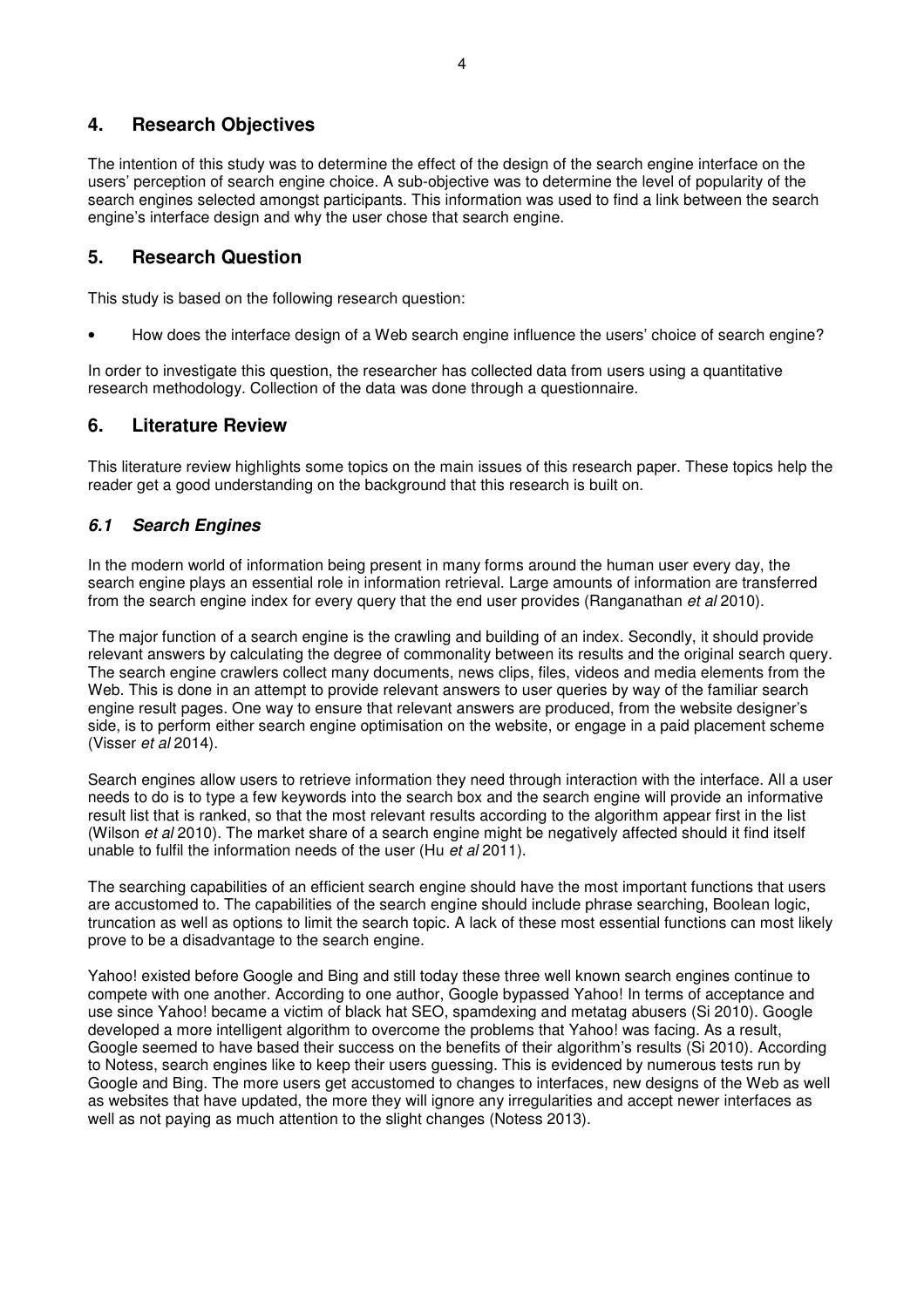## **6.2 Interface Design**

According to Wellhausen (2006), it is not correct to assume that every user knows the basics of information retrieval as well as recognise all the capabilities and limitations of back-end search facilities. When it comes to search engine user interface design, there are two factors that must be considered. Accessibility and usability are of importance to users who use technology to help them navigate the Web to

search for relevant information. Therefore it is necessary that search engines are easily accessible and relatively easy to use.

According to Buzzi et al (2012) an interface must be appealing in terms of the graphics and visuals, and should be simplistic as well as logical. Significant positive outcomes such as user satisfaction and enhanced productivity can be achieved with interfaces that are simple to understand as well as easy to navigate.

According to Katz, matters of visual appeal have become an integral part of designing collaborative systems. The visual design of an interface might contribute to the approach of users towards computer applications as well as information technology. Visual appeal can affect user approval, as well as to sway users' decisions on whether or not to buy or accept a new system (Katz 2010).

#### **6.3 Technology Acceptance Model (TAM)**

The Technology Acceptance Model is a model that was developed after studying the acceptance of technology by a user taking into consideration the perception of the user on whether the technology is easy to use, as well as the usefulness of the technology. Davis was responsible for proposing the model in 1989. The TAM is based on two vital beliefs i.e. the perceived utilities and the perceived ease of application. These two beliefs are what will determine how the users will react to the new technology and if they are willing to adopt it. It is an important element in understanding and modelling the behaviour of users. Utilizing the TAM enables the researcher to evaluate groups of data, providing researchers with information about how users would react to new interfaces or changes within a system. It also recommends ideas for enhancement or upgrading (Thomas et al 2014).

#### **6.4 Summary**

In summary, this literature review focused on some key topics related to this study. The research defines a search engine as a very important tool in the world of information management. A capable search engine should be able to perform the basic functions that a user requires to carry out effective Web searches. Google, Yahoo! and Bing are currently the most used search engines worldwide. The interface design of a search engine is also a very important aspect when considering what the capabilities of the search engine are intended to be. The two most important factors to consider about the interface design of a search engine is accessibility and usability. It is essential that everyone can access the search engine as well as be able to navigate through the Web without any major problems. The TAM's main role was to be able to determine how users would react to new technologies. The TAM measures the users' perceptions on how easy the technology is to use as well as how useful the user experiences the technology.

# **7. Research Methodology**

#### **7.1 Quantitative Approach**

Quantitative research methodology is a tool for the explanation of occurrences by collecting numerical data. This data is reworked and analysed using mathematically based methods, particularly statistics. The purpose of quantitative research includes the testing of hypotheses, considering of cause and effect, and predictions. In order to make use of quantitative research methods one must first consider the research questions that are being asked. Most quantitative research methods can be used when trying to answer questions that are essentially about collecting numerical data to explain a particular phenomenon.

#### **7.2 Qualitative Approach**

Qualitative research methodology makes use of non-numerical data as opposed to quantitative research methods. Qualitative research is the use of methods which result in a textual narrative – often a descriptive account of general practice or specific settings. This could include participant observation or case studies.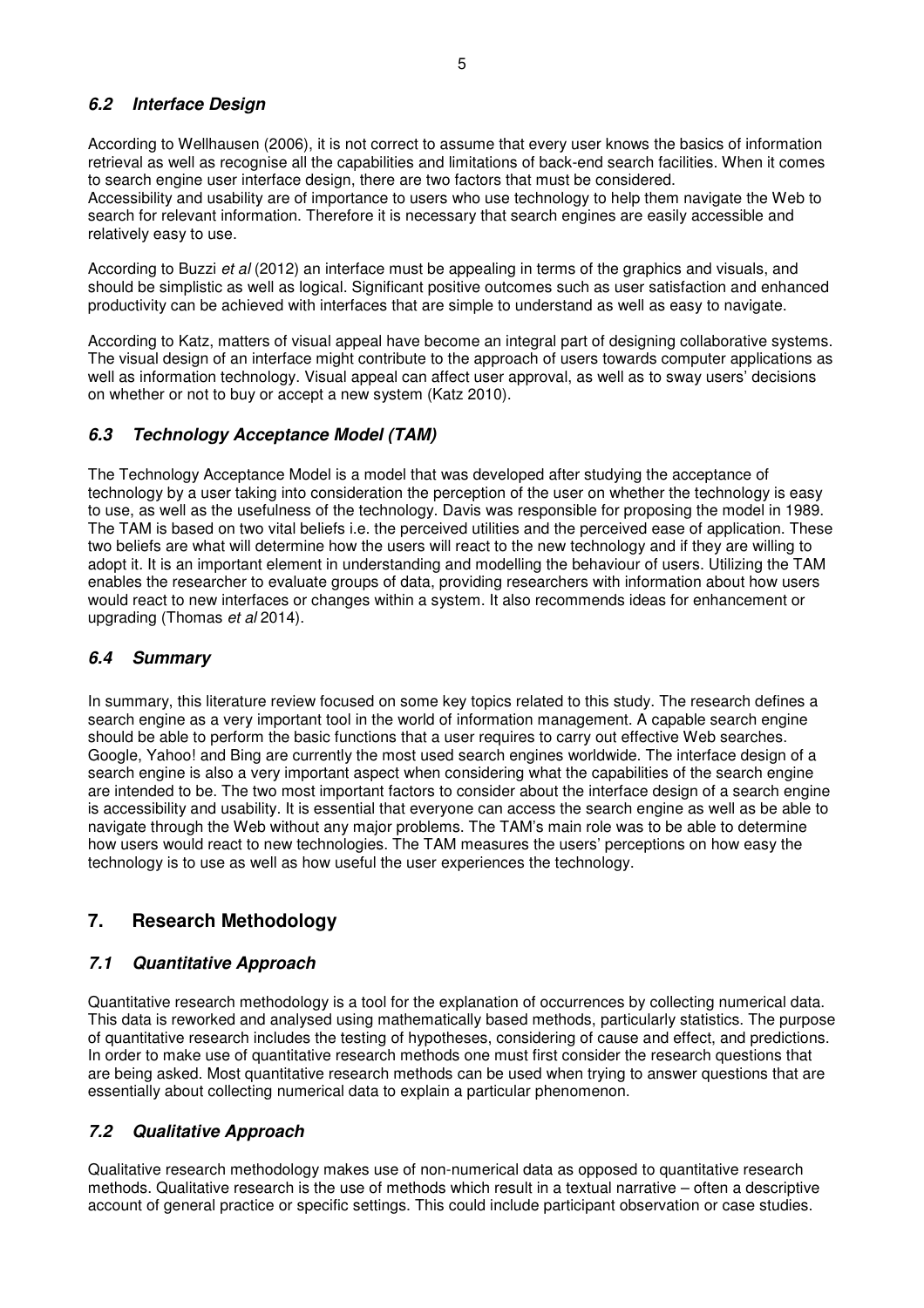The purpose of qualitative research is to understand and interpret social interactions. Qualitative research methods involves collecting meaningful data in the form of audio, text or video that allows the researcher to analyse and interpret the data in order to provide some answers to their research questions.

## **7.3 Chosen Approach**

The researcher's approach is based on a quantitative research method. Data collection has focused on which search engines users prefer and why, based on the design of the search engines' interface. The researcher chose to gather data by making use of a questionnaire. This was a relatively small study so the number of participants involved in this study was 20 people. Therefore collecting numerical data from users for example in the form of statistics and percentages assisted the researcher in building up conclusive evidence to answer the research questions.

# **8. Findings**

The findings of this study are based on the data that was gathered using the questionnaire. The questionnaire contained 22 closed-ended questions that related to the topic of the study. Question one was about whether or not the participant was familiar with Google, Yahoo! and Bing. Out of the 20 participants, 14 said that they were familiar with all three search engines and only six participants were only familiar with two out of three search engines.

Questions two, four and six were about the level of familiarity with the search engine - if the participant stated in question one that he/she was not familiar with the search engine then they should skip any question relating to the search engine that they are not familiar with. Findings show that Google is very popular amongst the all participants as it seems that they are all very familiar with it. Eight out the 20 said that they are very familiar with Yahoo! and 11 said they are fairly familiar with Yahoo. Fourteen out of the 20 said they are fairly familiar and six said that they are not familiar with Bing.

Questions three, five and seven focused on how much the participant use a specific search engine. Google seems to the most utilized search engine as all the participants said they use it at least once per day. At least one participant said that they use Yahoo! less that once a month, seven participants said they use Yahoo! once a month, eight said they use it once per week and four said at least once per day. For Bing, eight participants use it less than once a month, eleven said they use it once a month, one said once week. Refer to Figure 1.



**Figure 1**: Level of search engine use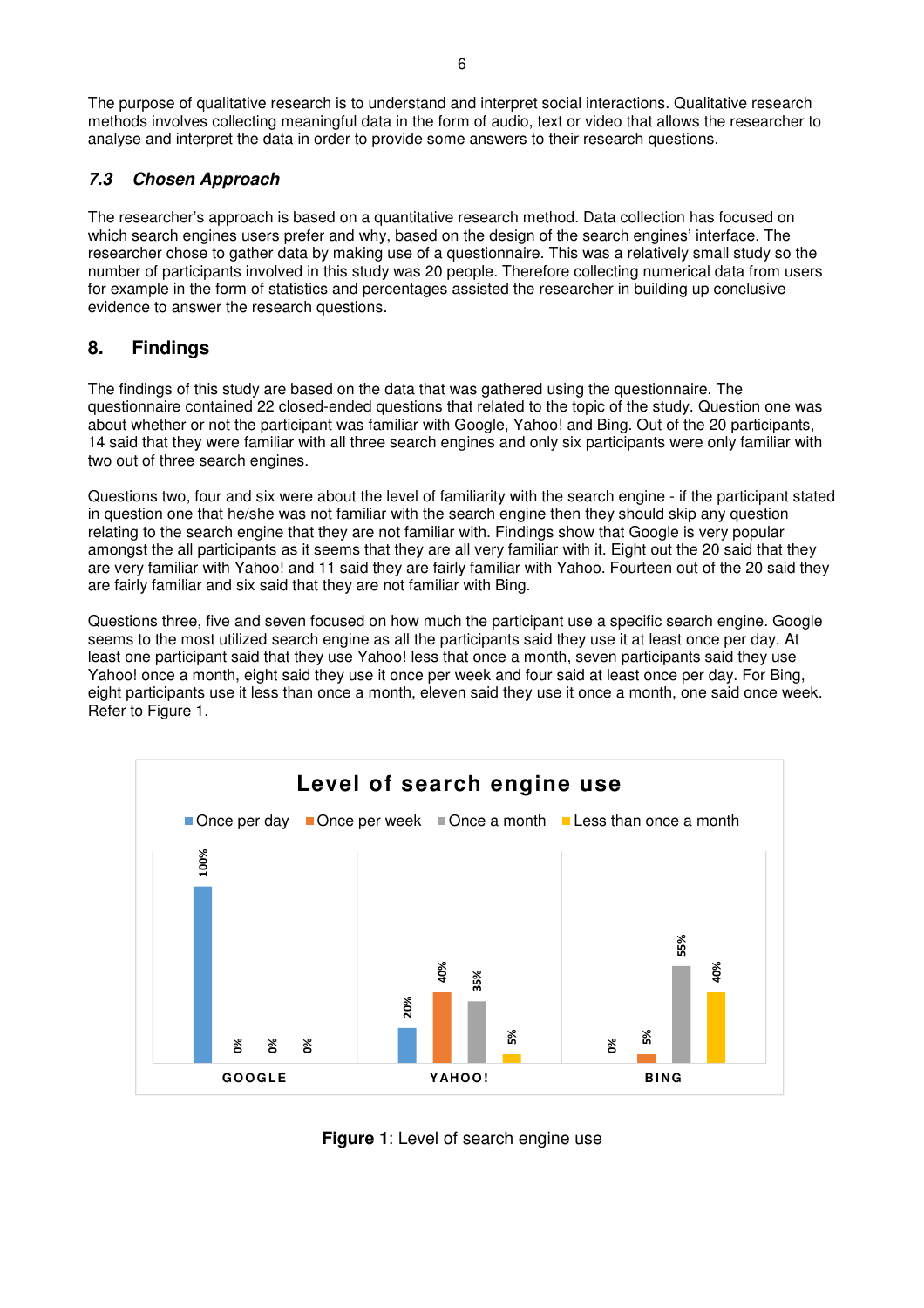Question eight, nine and ten were about how the participants rated the search engines interface design in terms of how difficult or easy it is to use on a scale from one to five, one being difficult and five easy. Google's search engine interface design was rated by seven participants as three and the other 13 rated it as four. Yahoo!'s interface design was rated by fourteen users as three, ten others rated it as four and only one rated it as five. Bing's interface design was rated by nine participants as two, eleven rated it as three. Refer to Figure 2.



**Figure 2**: Search engine interface design rating (1-5)

Question 11 was used to obtain the participant's opinion on whether they prefer a simple, clean interface design or if they prefer an interface design with more features and clutter. Twelve of the participants said that they prefer a simple interface design that is not overcrowded and eight participants said they prefer an interface with more clutter. Refer to Figure 3.



**Figure 3**: Users choice on interface: simple vs. more features

Questions 12, 13 and 14 were used to extract the participant's opinion on whether or not the search engine provides them with enough options to improve the scope of their searches. All the participants stated that Google and Yahoo! provide them with enough options to improve the search scope. For Bing, nine participants felt that Bing provides satisfactory options and 11 said no.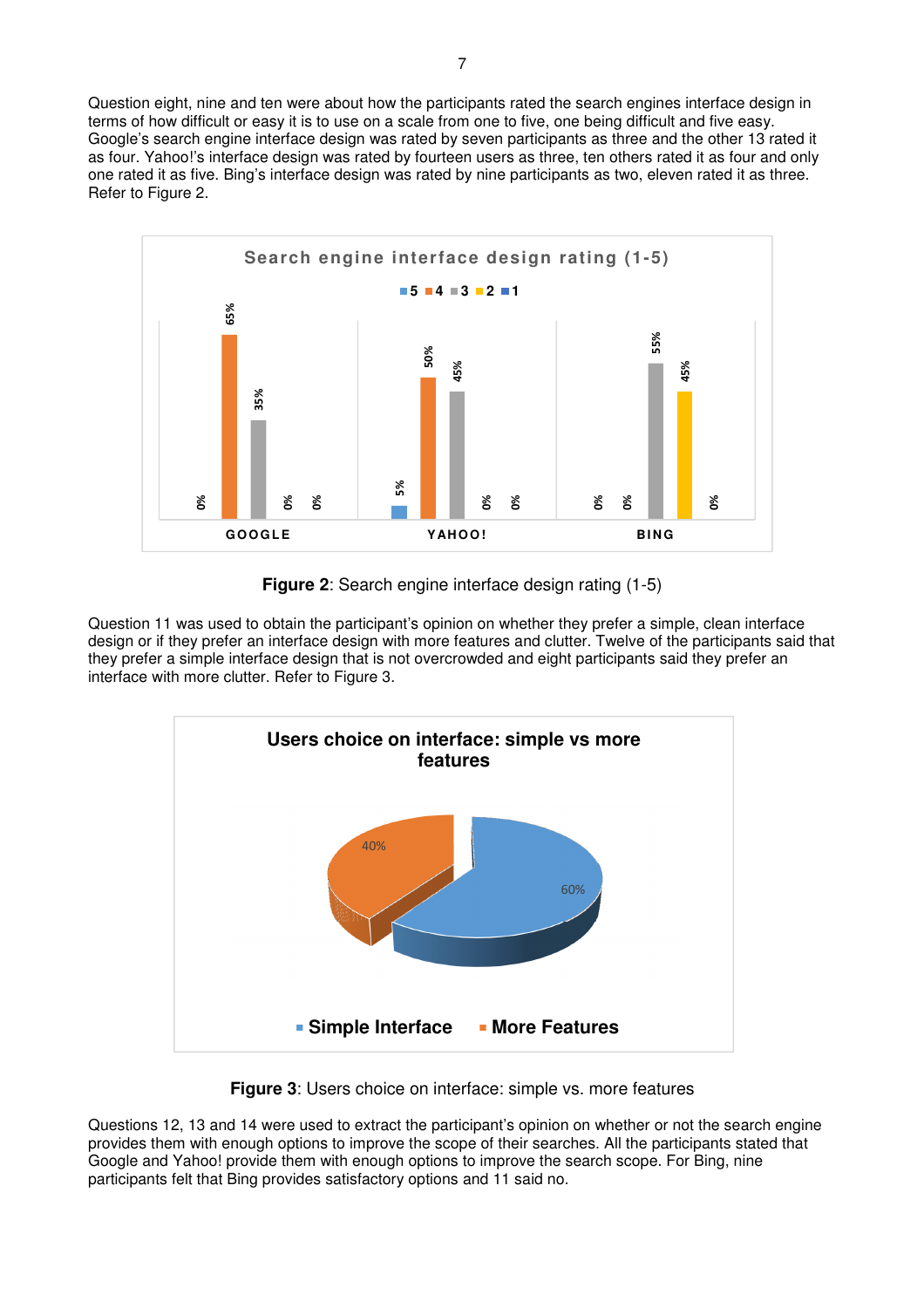Question 15, 16 and 17 were aimed at determining whether or not users felt that the search engines provided them with relevant results based on the amount of options available. The answers were similar to questions 12, 13 and 14. Participants claimed that Google and Yahoo! provide relevant search results based on the amount of options available. Bing showed that nine participants felt that Bing provides them with relevant results based on the amount of options available and 11 said no.

Question 18, 19 and 20 focused on comparing each of the top three search engines with each other. Comparing Google to Yahoo! - 12 participants chose Google over eight others who chose Yahoo! Comparing Yahoo! to Bing showed that 14 participants chose Yahoo! over six others that chose Bing. Comparing Bing to Google showed that 15 participants chose Google and the other 5 chose Bing.

Question 21 and 22 focused on determining which search engine the participant preferred to use the most. Users were asked to select a suitable reason as to why they prefer that search engine the most. Nine participants selected Google, seven selected Yahoo! and four selected Bing. The reason for Google and Bing selection was that they like the interface that is simple and easy to use and Yahoo! because it provides more features. Refer to Figure 4.



**Figure 4:** User Preferred Search Engine Choice

# **9. Discussion of results**

# **9.1 Google**

Google ranks first amongst the participants of this study in terms of preference based on interface design. Results from the finding on Google show that every participant was familiar with this search engine. Most of the participants were very familiar with it as they used the search engine on a daily basis. The search engine interface design was rated as three and four, noting that users find that this search engine is very easy to use. Google has a simple interface design that most of the participants liked. The search engine is capable of performing more advanced searching to allow users to focus the scope of their topic and as a result users felt that Google provides them with relevant search results. When comparing Google to Yahoo! and Bing, it was shown that users prefer to Google for its simplicity and ease of use.

# **9.2 Yahoo!**

Yahoo! ranks second in this study based on interface preference. Results for Yahoo! show that all the participants are familiar with it. Users like to use Yahoo! less occasionally than Google but Yahoo! still has some frequent users. Yahoo!'s interface design was rated between three and five showing that some users prefer an interface with more features. Users felt that Yahoo! provides some useful advanced searching options that helps improve the relevance and scope of search results.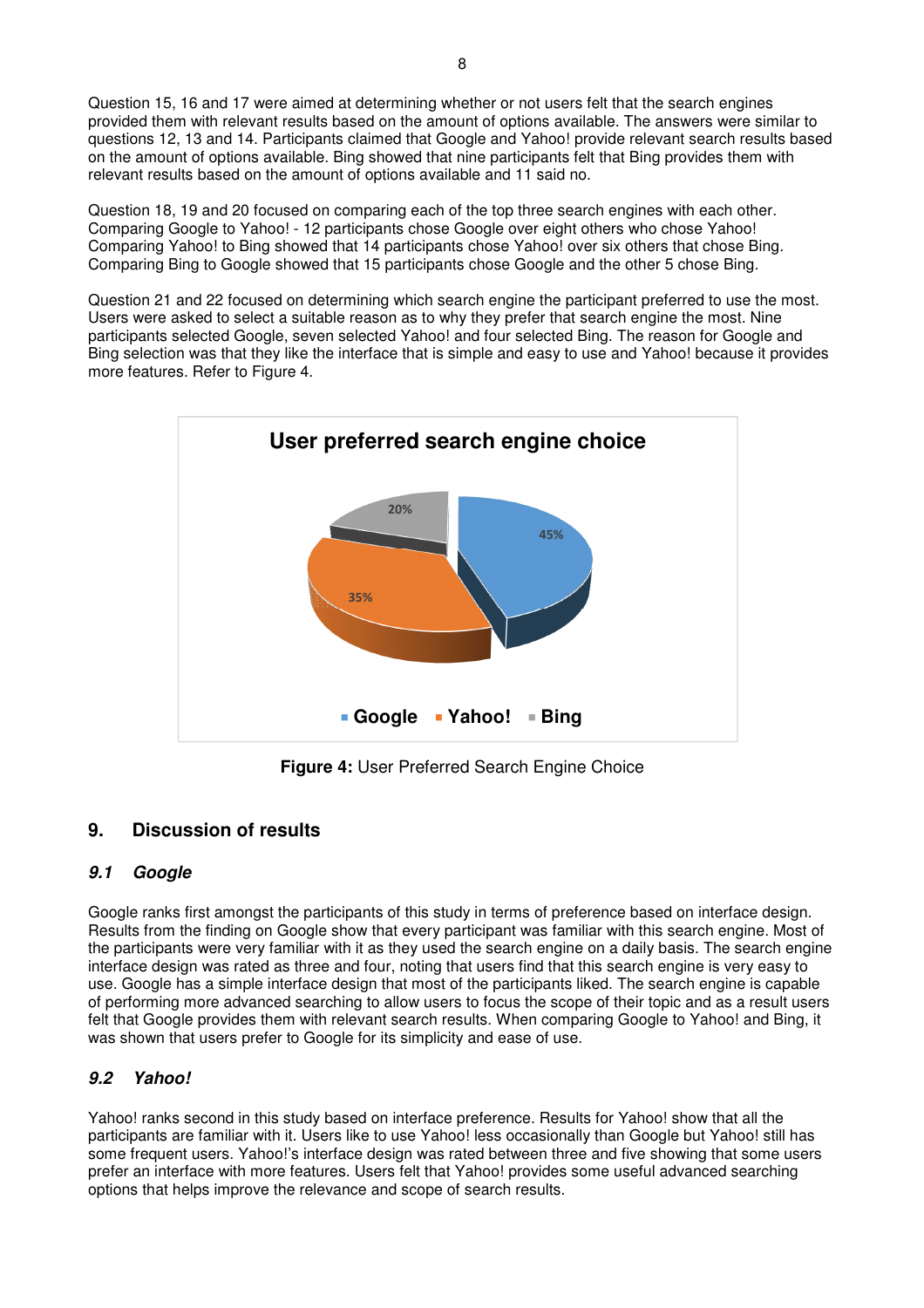#### **9.3 Bing**

Bing search engine ranks in third place based on the findings of this study. It was shown that not all the participants are familiar with Bing. Bing's interface design was rated between two and three showing that not all the users like Bing's interface design. Only a small number of users said that Bing provides them with enough useful options to focus their search and receive relevant results, which could indicate that most users in this study do not really find Bing that reliable.

# **10. Limitations of the study**

Since this is a relatively small study, it has some limitations. These include: the number of search engines chosen for this study, the number of participants involved in the study as well as the questions that were asked in the questionnaire.

The study was based on three well known search engines. These search engines are currently the top three ranked search engines in the U.S.A. By not allowing more search engines to participate in the study the researcher could not gather more data on the users' choice of other search engines based on the design of the search engine interface. The low number of participants limited the amount of data that could have been collected if more participants were involved. By using closed ended questioning the researcher aimed at keeping the participants focused on the topic of the study.

To overcome these limitations for future studies, researchers should take into consideration the possibility of other search engines in order to gather more data. Increasing the number of the participants in the study can enable the researcher to gather more data on the research topic. The style of questions in future questionnaires could be altered by allowing the participants more freedom of opinion, and the inclusion of open-ended questions.

#### **11. Conclusion**

The findings of this study show that Google is the most preferred and frequently used Web search engine closely followed by Yahoo! and then Bing. This sheds some light on the research problem. Most users would prefer a search engine interface design that is simple and easy to use while some prefer an interface design like Yahoo! that has more features therefore the interface design of the search engine influences the user. Bing was considered as an alternative search engine to Google and Yahoo!, as only a few participants made use of Bing. The research objectives of this study have been met. The researcher identified which search engines are utilized the most as well as the reasons based on the design of the search engine interfaces.

Hu et al (2011) stated that search engines which are unable to provide enough useful capabilities might find that it negatively affects their market share. This study clarified that some of the users preferred to use one search engine over another as that search engine had something that the other one did not. According to Katz (2010), the element of visual appeal plays a role in whether or not technologies are accepted. Yahoo! is boasts a fair amount of visuals with regard to its interface design and some users liked – some did not. Buzzi et al (2012) also state that an interface should be visually appealing but also very simplistic and logical. The search engine should look good yet provides a simple and easy to use interface.

As final conclusion, it was clear that pattern of user search engine preference as indicated by figures from the USA (Lella 2014) did not correlate with those of the small sample of South African users in this study. The reason could be that the SA sample is too small. Or, since all three search engines originated in the USA, those users have other factors governing their choices.

# **References**

Buzzi, M., Andronico, P. & Leporini, B. 2012. Accessibility and Usability of Search Engine Interfaces: Preliminary Testing. http://www.ui4all.gr/workshop2004/files/ui4all\_proceedings/adjunct/accessibility/58.pdf [13 March 2014].

Edosomwan, J. & Edosomwan, O.T. 2010. Comparative analysis of some search engines. South African Journal of Science, 106(11/12): 82-85. http://www.sajs.co.za [16 March 2014].